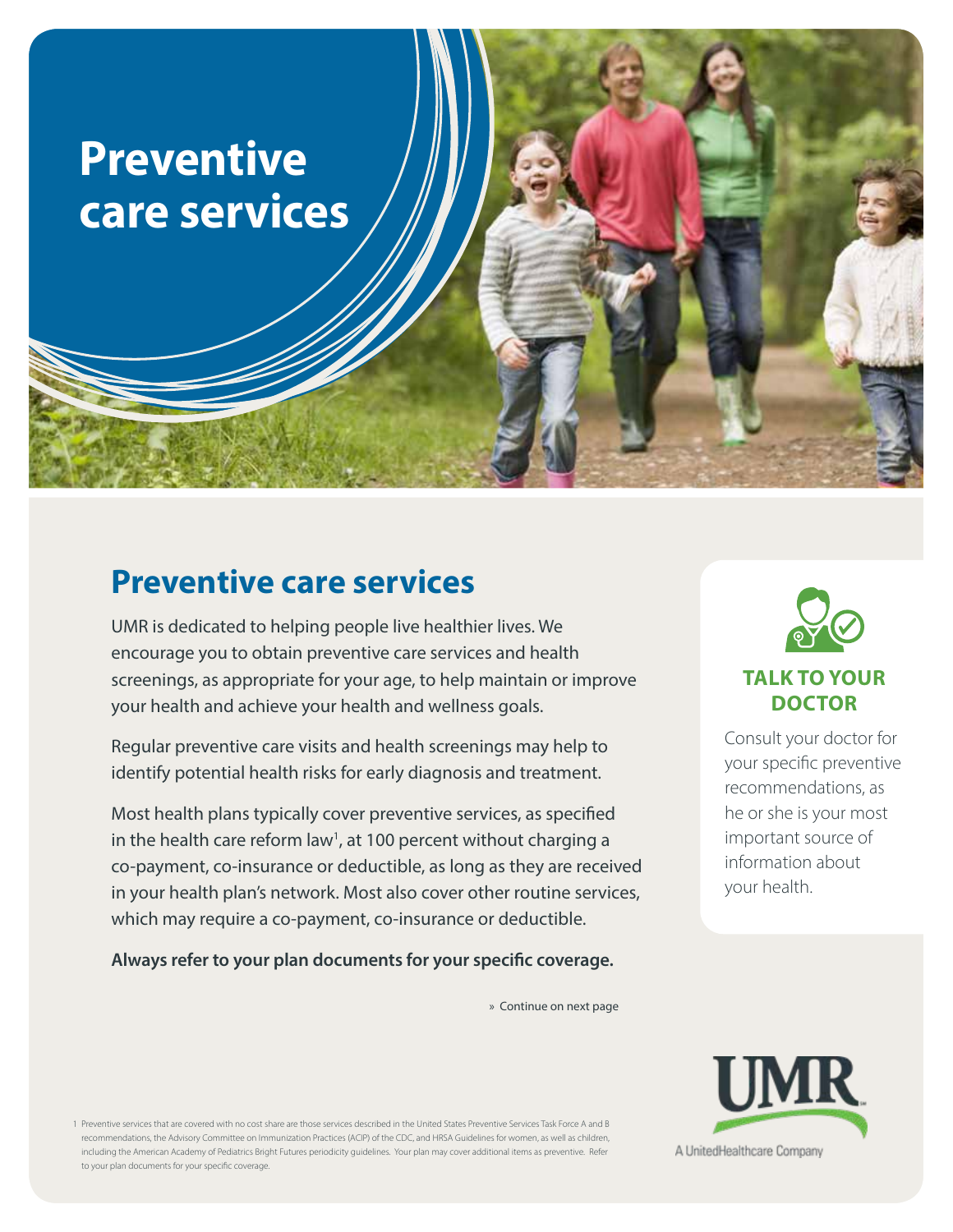# **Summary of preventive care services benefit**



## **ALL MEMBERS**

Preventive medicine for adults<sup>2</sup>, all standard immunizations recommended by the Advisory Committee on Immunization Practices of the Centers for Disease Control and Prevention (CDC)



#### **ALL MEMBERS AT AN APPROPRIATE AGE AND/OR RISK STATUS**

- Screening for:
- Obesity
- Cholesterol level and lipids
- Colorectal cancer<sup>2</sup> for ages 45-plus
- Certain sexually transmitted diseases, including HIV
- Behavioral counseling to prevent skin cancer for young adults up to age 24.
- Lung cancer with low-dose computer tomography
- Latent tuberculosis infection
- Cardiovascular disease aspirin use counseling for ages 45-plus
- High blood pressure (Clinical and ambulatory measurement)
- Pre-diabetes and diabetes for certain populations
- Tobacco use
- Diet and nutrition
- Alcohol abuse
- Hepatitis C screening
- Depression
- Well exam



## **MEN'S HEALTH SERVICES**

#### Screening for:

• Abdominal aortic aneurysm for men 65-75 years old who have ever smoked



Please talk with your doctor and make the health care decisions that may be right for you in managing your own health today.

 $2 \text{ Certain}$  preventive care services are not currently required to be covered by the health reform law; however, various additional services may be covered under your preventive care services benefit.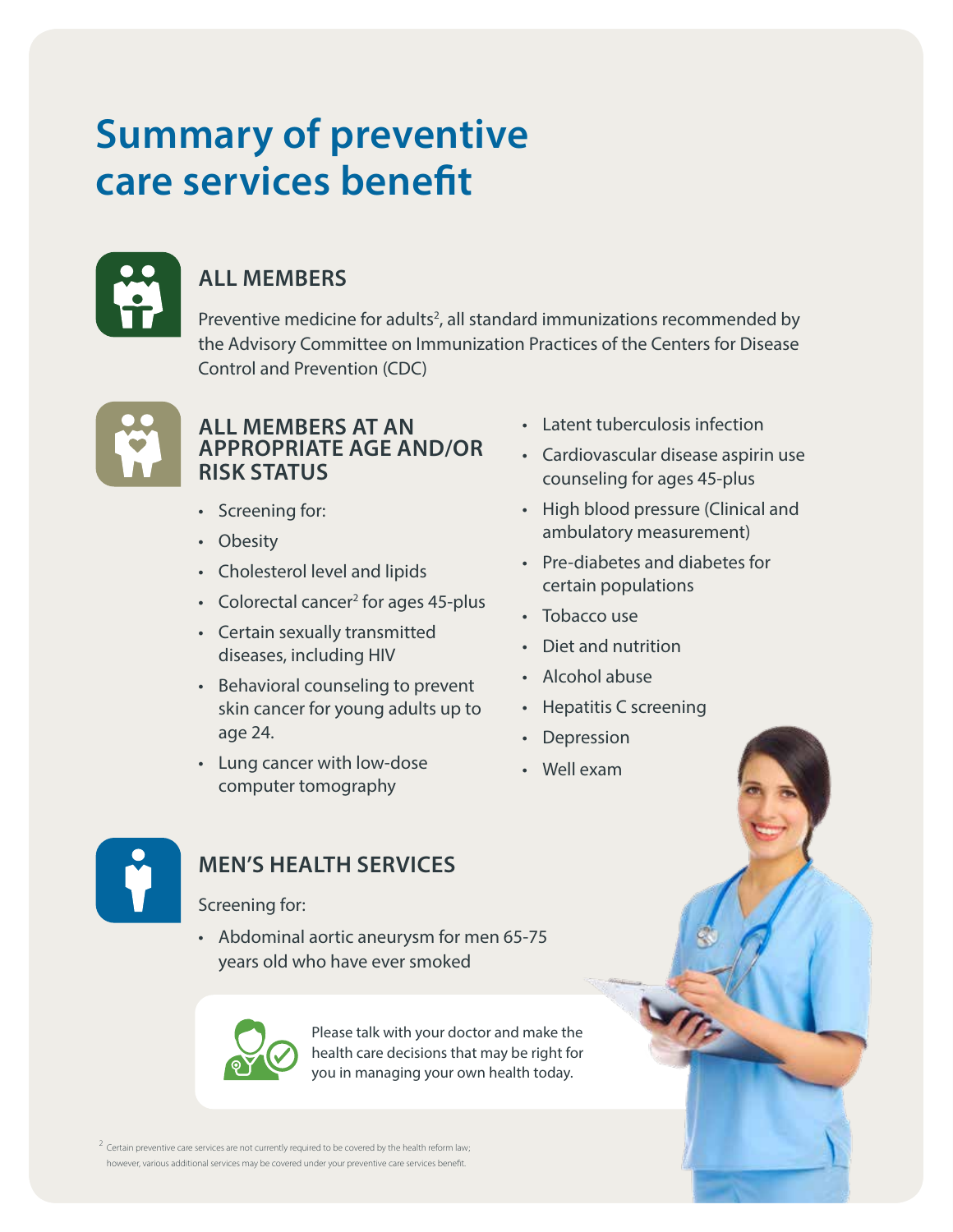

### **WOMEN'S HEALTH SERVICES**

- Screening mammography (film and digital) for all adult women<sup>2</sup>
- Cervical cancer screening, including Pap smears
- Breast cancer genetic test evaluation and counseling (BRCA)
- Counseling for cancer prevention strategies for women at high risk for breast cancer
- Screening for certain sexually transmitted diseases, including HIV, chlamydia and gonorrhea
- Osteoporosis for certain populations<sup>2</sup>
- Yearly well-women visits
- Pregnant women screenings for:
	- Bacteria in urine
	- Hepatitis B virus
	- Rh incompatibility
- Sexually transmitted infections counseling



#### **CHILDREN'S HEALTH SERVICES**

Services at each of these preventive visits will vary based on age, but will include some of the following:

- Measurement of your child's head size
- Measurement of length/height and weight
- Screening blood tests, if appropriate
- Metabolic screening panel for newborns – age 0-90 days old
- Providing age appropriate immunizations
- Vision screening
- Hearing screening
- Contraception methods and counseling
- Domestic violence screening
- Gestational diabetes screening
- HIV screening and counseling
- Human papillomavirus testing (beginning at age 30)
- Breast-feeding support and supplies, including renting or purchase of specified breast-feeding equipment from an approved vendor and counseling
- Counseling intervention for pregnant and postpartum persons who are at increased risk of perinatal depression
- Screening for urinary incontinence
- Screening for anxiety
- Behavioral counseling interventions for healthy weight and weight gain during pregnancy
- Counseling on oral health
- Psychological and behavioral development assessment
- Counseling on the harmful effects of smoking and illicit use of drugs (for older children and adolescents)
- Counseling for children and their parents on nutrition and exercise
- Screening certain children at high risk for high cholesterol, sexually transmitted diseases, lead poisoning, tuberculosis and more
- Fluoride application in primary care
- Behavioral counseling to prevent skin cancer at each wellness examination